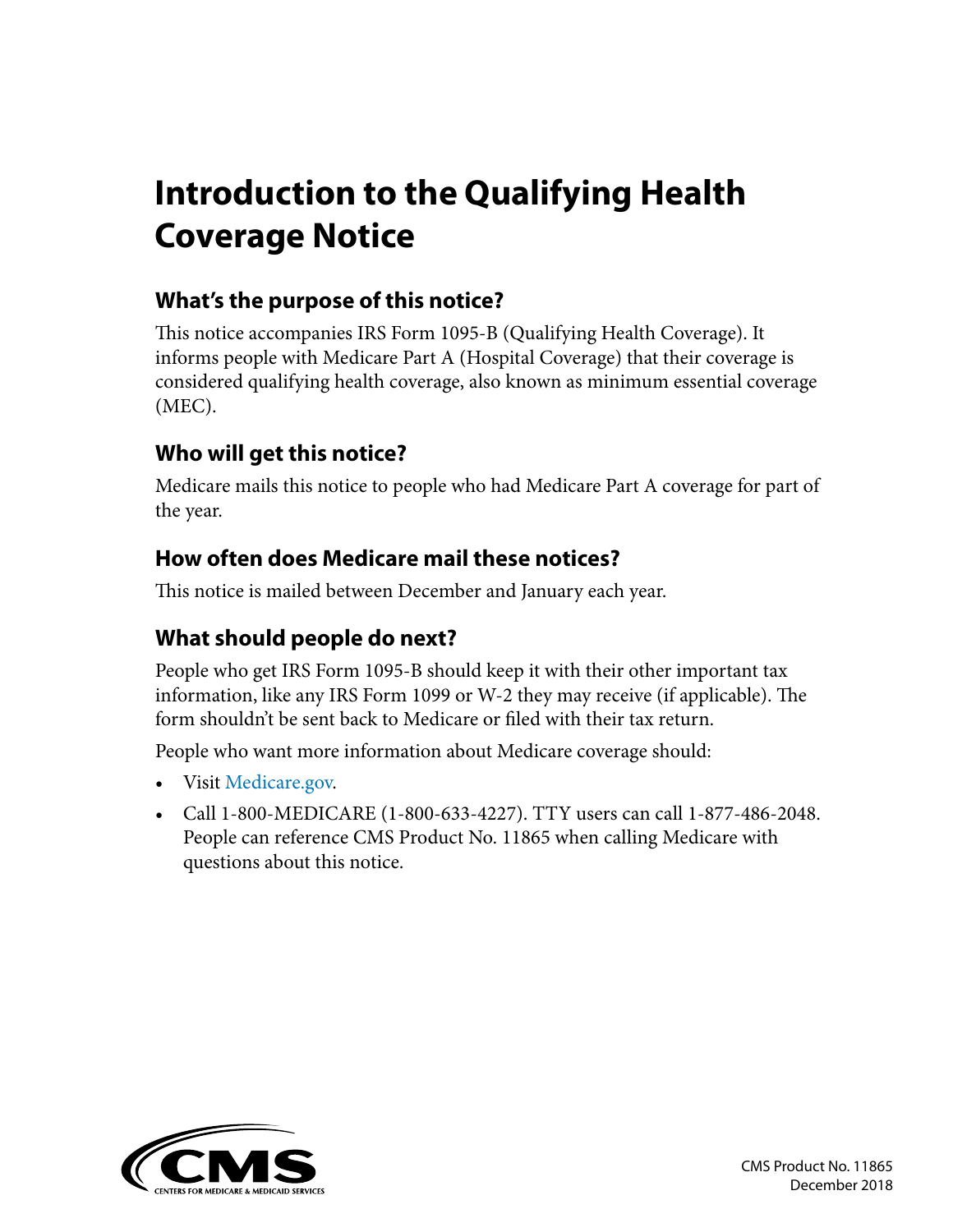

DEPARTMEN OF HEALTH & HUMAN SERVICES Centers for Medicare & Medicaid Services

7500 Security Boulevard Baltimore, Maryland 21244 -1850

<BENIFICIARY FULL NAME> <ADDRESS> <CITY STATE ZIP>

<file creation date>

## **Important <year> Tax Information: Keep this for your records Form 1095-B (Qualifying Health Coverage)**

### **Why am I getting a Form 1095-B (Qualifying Health Coverage)?**

Medicare is sending a Form 1095-B to people who had Medicare Part A coverage for part of <year>.

The Affordable Care Act requires people to have health coverage that meets certain standards, also called qualifying health coverage or minimum essential coverage. **Medicare Part A coverage (including coverage through a Medicare Advantage Plan) is qualifying health coverage.**

Your Form 1095-B shows your Medicare Part A information, and can be used to verify that you had qualifying health coverage for part of <year>. You can use this information to complete your federal income tax return. We've also sent this information to the IRS.

#### **You don't need to do anything now.**

Keep this Form 1095-B, and any other 1095 forms you may receive, with your other tax information.

### **Does this affect my taxes?**

- If you had health coverage other than Medicare Part A during <year>, you should get a separate Form 1095-B from that health coverage provider. If you have questions about that Form 1095-B, contact the health coverage provider, identified in Part III of the form, directly.
- If you didn't have Medicare Part A or other qualifying health coverage for all 12 months of <year>, and you don't qualify for an exemption from the requirement to have coverage, you may have to pay a fee when you file your taxes.

### **Get help & more information.**

For more information on your Form 1095-B, visit Medicare.gov or call 1-800-MEDICARE (1-800-633-4227). TTY users can call 1-877-486-2048.

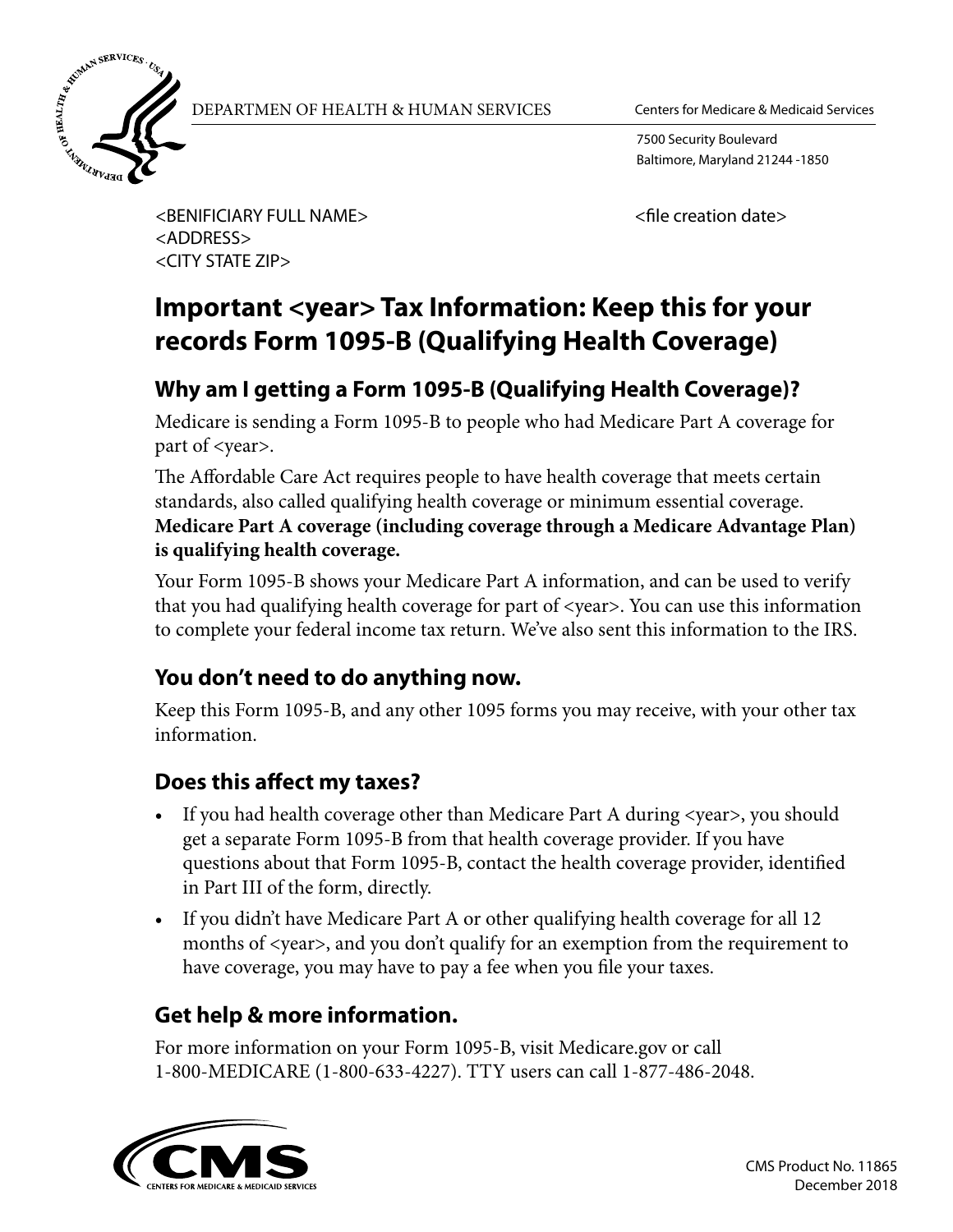**Nondiscrimination Notice -**The Centers for Medicare & Medicaid Services (CMS) doesn't exclude, deny benefits to, or otherwise discriminate against any person on the basis of race, color, national origin, disability, sex, or age. If you think you've been discriminated against or treated unfairly for any of these reasons, you can file a complaint with the Department of Health and Human Services, Office for Civil Rights by:

- Calling 1-800-368-1019. TTY users can call 1-800-537-7697.
- Visiting hhs.gov/ocr/civilrights/complaints.
- Writing: Office for Civil Rights, U.S. Department of Health and Human Services, 200 Independence Avenue SW, Room 509F, HHH Building, Washington, D.C. 20201

**Notice of Availability of Auxiliary Aids & Services -** We're committed to making our programs, benefits, services, facilities, information, and technology accessible in accordance with Sections 504 and 508 of the Rehabilitation Act of 1973. We'll take appropriate steps to make sure that people with disabilities, including people who are deaf, hard of hearing or blind, or who have low vision or other sensory limitations, have an equal opportunity to participate in our services, activities, programs, and other benefits. We provide various auxiliary aids and services to communicate with people with disabilities, including:

- Relay service TTY users can call 1-877-486-2048.
- Alternate formats This notice is available in alternate formats, including large print, Braille, data CD and audio CD. To request your notice in an alternate format, call 1-800-MEDICARE (1-800-633-4227). TTY users can call 1-877-486-2048.

**Aviso sobre la discriminación -** Los Centros de Servicios de Medicare y Medicaid (CMS) no excluye, niega beneficios o discrimina contra ninguna persona por motivos de raza, color, origen nacional, incapacidad, género o edad. Si cree que ha sido discriminado o tratado injustamente por cualquiera de estos motivos, puede presentar una queja ante el Departamento de Salud y Servicios Humanos, Oficina de Derechos Civiles:

- Llamando al 1-800-368-1019. Los usuarios de TTY pueden llamar al 1-800-537-7697.
- Visitando hhs.gov/ocr/civilrights/complaints.
- Escribiendo a la: Oficina de Derechos Civiles del Departamento de Salud y Servicios Humanos 200 Independence Avenue, SW Room 509F, HHH Building Washington, D.C. 20201

**Ayuda y servicios auxiliares para personas con incapacidades -** Medicare está dedicado a ofrecerles a todos sus beneficiarios los programas, beneficios, servicios, dependencias, información y su tecnología, en cumplimiento con las Secciones 504 y 508 de la Ley de Rehabilitación del 1973. Medicare tomará las medidas necesarias para asegurarse de que las personas incapacitadas, entre los que se incluyen los que tiene problemas auditivos, son sordos, ciegos, tienen problemas visuales u otro tipo de limitaciones, tengan las mismas oportunidades de participar y aprovechar los programas y beneficios disponibles. Medicare ofrece varios servicios y ayuda para facilitar la comunicación con las personas incapacitadas incluyendo:

- Servicios de retransmisión de mensajes Los usuarios de TTY pueden llamar al 1-877-486-2048.
- Formatos alternativos Los productos de Medicare, incluyendo este documento, están disponible en letra grande, versión digital, Braille y audio. Para ordenar su aviso en un formato alternativo, llame al 1-800-MEDICARE (1-800-633-4227). Los usuarios de TTY pueden llamar al 1-877-486-2048.

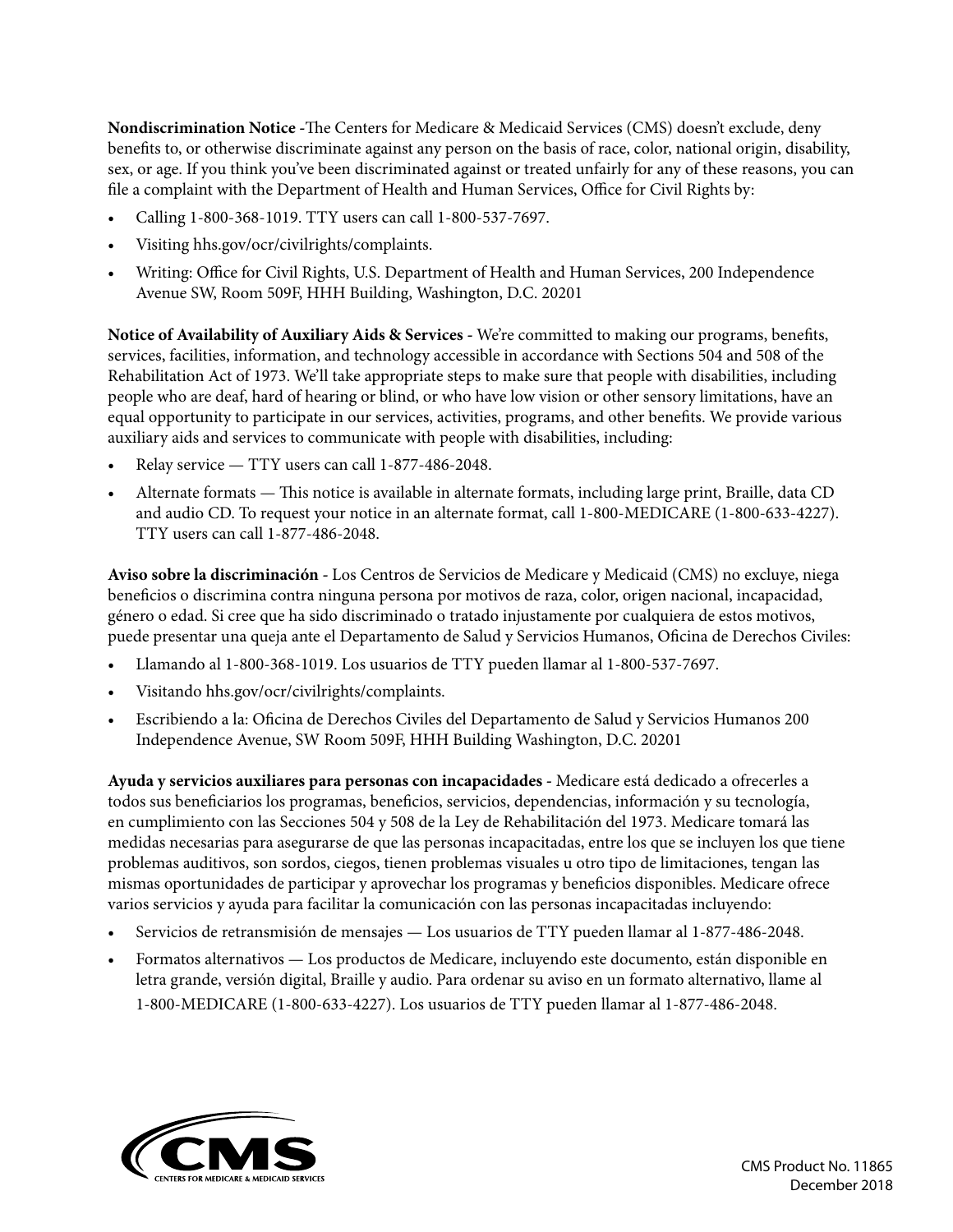\_\_\_\_\_\_\_\_\_\_\_\_\_\_\_\_\_\_\_\_\_\_\_\_\_\_\_\_\_\_\_\_\_\_\_\_\_\_\_\_\_\_\_\_\_\_\_\_\_\_\_\_\_\_\_\_\_\_\_\_\_\_\_\_\_\_\_\_\_\_\_\_\_\_\_\_\_\_\_\_\_\_\_\_\_\_\_\_\_\_\_\_\_ ATTENTION: If you speak a language other than English, language assistance services, free of charge, are available to you. Call 1-800-MEDICARE (TTY: 1-877-486-2048).

 **ةيبرعلا (Arabic (**ملحوظة: إذا كنت تتحدث اذكر اللغة، فإن خدمات المساعدة اللغویة تتوافر لك بالمجان. اتصل برق MEDICARE1-800-)رقم ھاتف الصم والبكم: 877-486-2048 )-1.

**հայերեն (Armenian)** ՈՒՇԱԴՐՈՒԹՅՈՒՆ՝ Եթե խոսում եք հայերեն, ապա ձեզ անվճար կարող են տրամադրվել լեզվական աջակցության ծառայություններ: Զանգահարեք 1-800- MEDICARE (TTY (հեռատիպ)՝ 1-877-486-2048)

繁體中文 **(Chinese)** 注意:如果您使用繁體中文,您可以免費獲得語言援助服務。請致電 -800- 1 MEDICARE(TTY : 1 -877-486-2048) 。

**فارسی (Farsi (توجھ**: اگر بھ زبان فارسی گفتگو می کنید، تسھیلات زبانی بصورت رایگان برای شما فراھم می باشد. با (1-877-486-2048 :TTY (MEDICARE1-800- تماس بگیرید.

**Français (French)** ATTENTION : Si vous parlez français, des services d'aide linguistique vous sont proposés gratuitement. Appelez le 1-800-MEDICARE (ATS : 1-877-486-2048).

**Kreyòl Ayisyen (French Creole)** ATANSYON: Si w pale Kreyòl Ayisyen, gen sèvis èd pou lang ki disponib gratis pou ou. Rele 1-800-MEDICARE (TTY: 1-877-486-2048).

**Deutsch (German)** ACHTUNG: Wenn Sie Deutsch sprechen, stehen Ihnen kostenlos sprachliche Hilfsdienstleistungen zur Verfügung. Rufnummer: 1-800-MEDICARE (TTY: 1- 877-486-2048).

**Italiano (Italian)** ATTENZIONE: In caso la lingua parlata sia l'italiano, sono disponibili servizi di assistenza linguistica gratuiti. Chiamare il numero 1-800-MEDICARE (TTY: 1-877-486- 2048).

#### 日本語 **(Japanese)**

注意事項:日本語を話される場合、無料の言語支援をご利用いただけます。1-800- MEDICARE(TTY:1-877-486-2048)まで、お電話にてご連絡ください。

**한국어(Korean)** 주의: 한국어를 사용하시는 경우, 언어 지원 서비스를 무료로 이용하실 수 있습니다. 1-800-MEDICARE (TTY: 1-877-486-2048) 번으로 전화해 주십시오.

**Polski (Polish)** UWAGA: Jeżeli mówisz po polsku, możesz skorzystać z bezpłatnej pomocy językowej. Zadzwoń pod numer 1-800-MEDICARE (TTY: 1-877-486-2048).

**Português (Portuguese)** ATENÇÃO: Se fala português, encontram-se disponíveis serviços linguísticos, grátis. Ligue para 1-800-MEDICARE (TTY: 1-877-486-2048).

**Русский (Russian)** ВНИМАНИЕ: Если вы говорите на русском языке, то вам доступны бесплатные услуги перевода. Звоните 1-800-MEDICARE (телетайп: 1-877-486-2048).